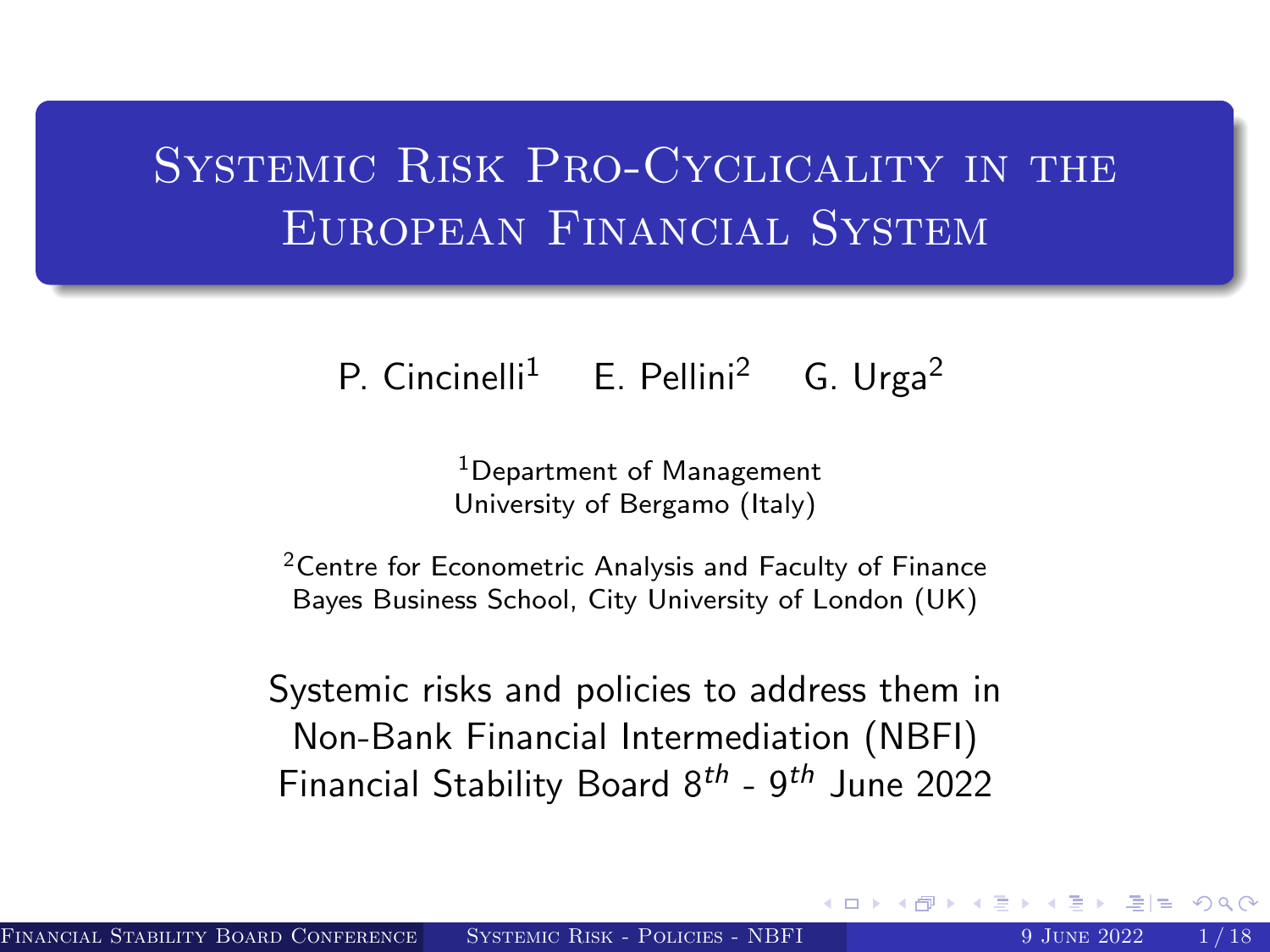

- 2 MAIN OBJECTIVES
- 3 DATA, SPECIFICATIONS AND MAIN RESULTS
- <sup>4</sup> [Sensitivity Analysis](#page-11-0)
- <sup>5</sup> [Conclusions and Policy Implications](#page-12-0)

### <sup>6</sup> [Looking Ahead](#page-13-0)

 $QQ$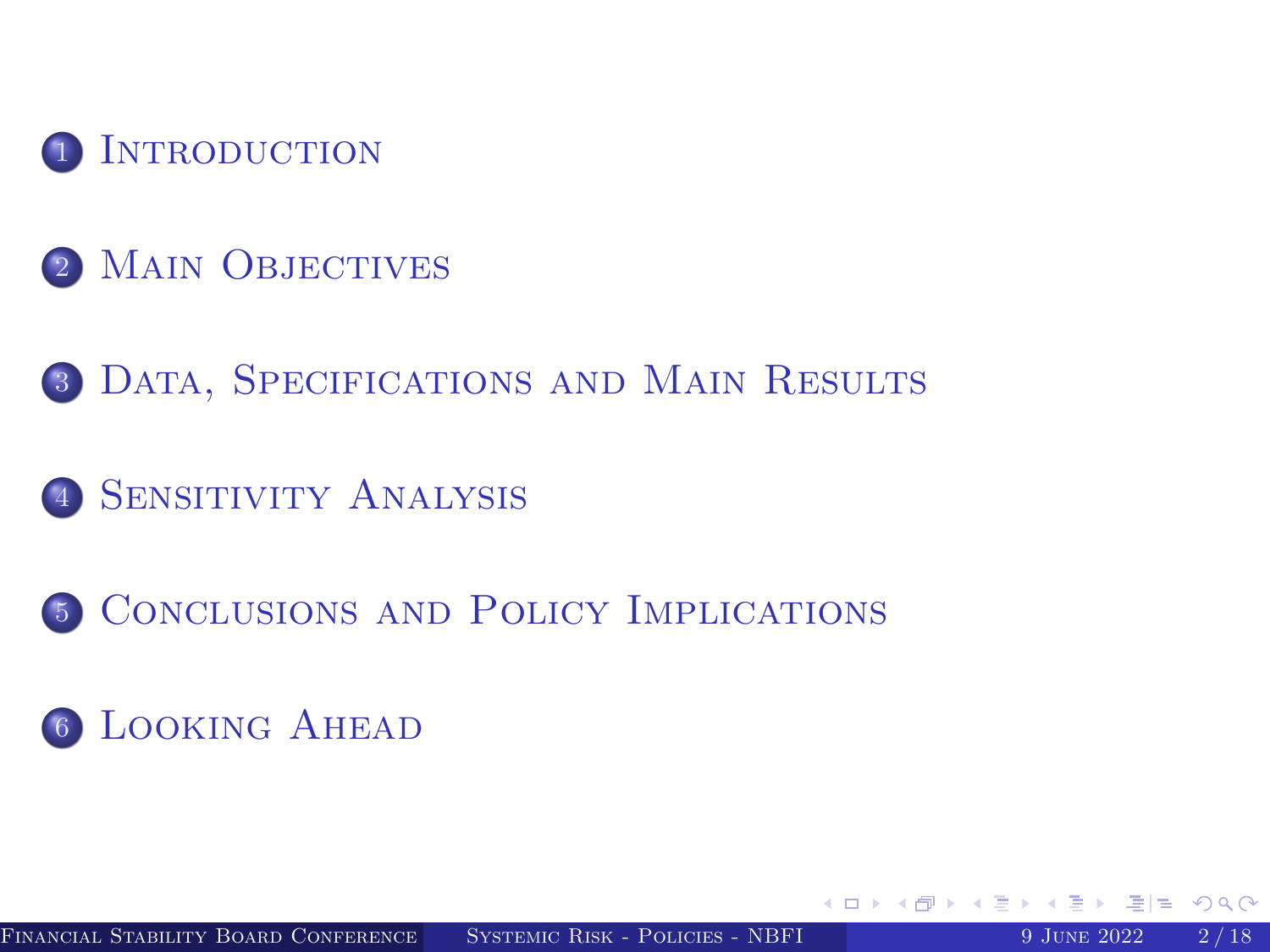### <span id="page-2-0"></span>**INTRODUCTION**

- The build-up of excessive leverage within financial markets are at the heart of the 2007-2009 global financial crisis;
- A financial system is pro-cyclical. Periods of exuberance: financial intermediaries's lending activity and stock debts are high. Periods of turmoil: asset prices decrease, the value of collateral diminishes and the borrowers's profitability deteriorates (Bank for International Settlements, 2009; Financial Stability Board, 2009);
- Several papers point to a strongly positive relationship between leverage and balance sheet size (Gropp & Heider, 2010; Kalemli-Ozcan et al., 2012; Baglioni et al., 2013; Damar et al., 2013; Beccalli et al., 2015; Cincinelli et al., 2021);
- Higher financial leverage (short-term leverage) induces banks to engage in illiquid and risky lending as well as securities activities resulted in the widespread failures of these institutions (Adrian & Shin, 2010; Shleifer & Vishny, 2010; Mian & Sufi, 2011; Acharya et al., 2013; Acharya & Thakor, 2016).  $E|E \cap Q$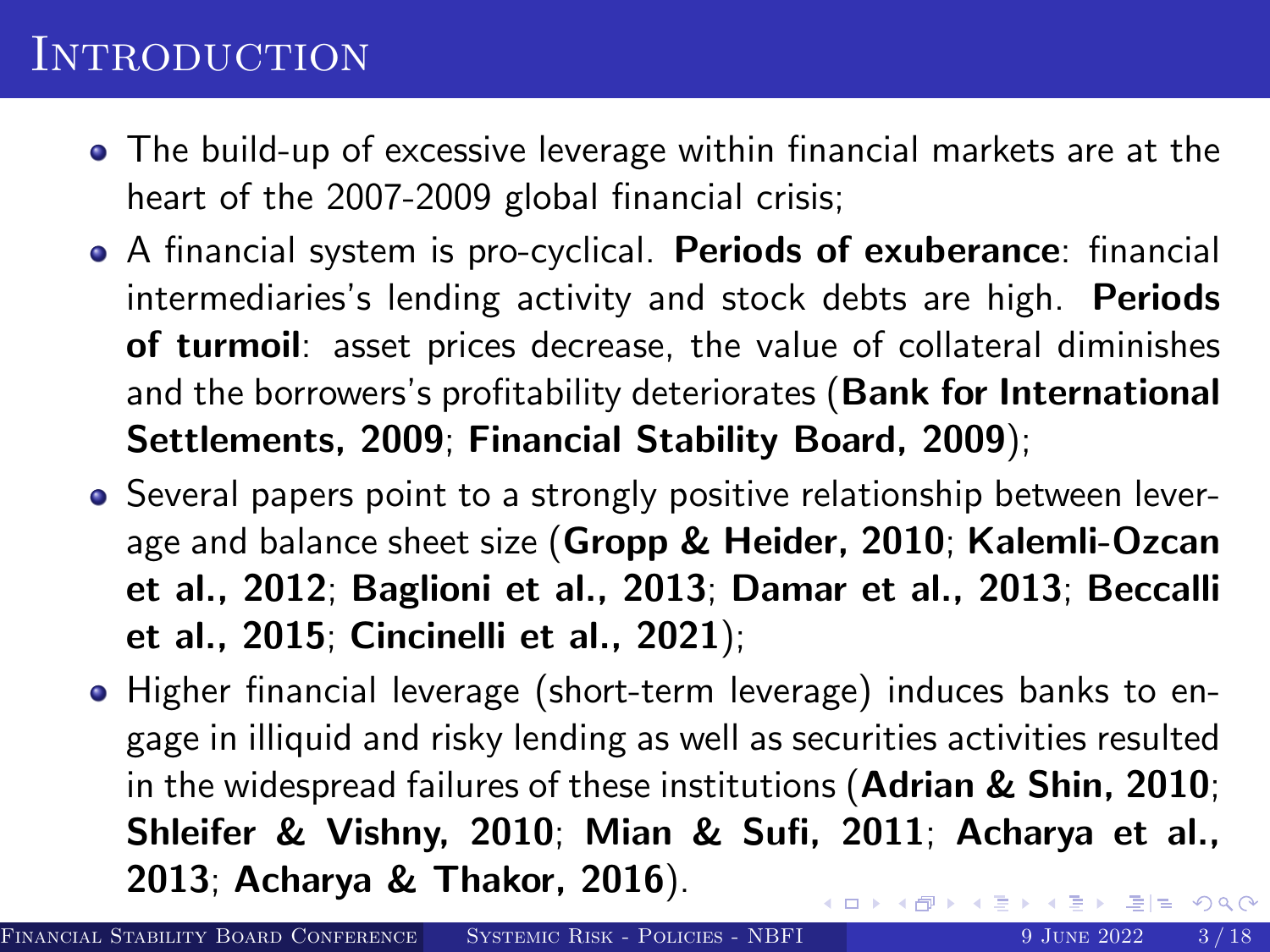## <span id="page-3-0"></span>MAIN OBJECTIVES

- We test the following hypotheses:
	- **1** Hypothesis A: The leverage of European Financial Institutions is procyclical;
	- **2 Hypothesis B:** The leverage of European Non-Bank Financial Institutions (NBFIs) is pro-cyclical;
	- **3 Hypothesis C:** NBFIs are systemic risk-procyclical in addition to Traditional Banks (TBs).
- We evaluate the stability of the leverage and systemic risk pro-cyclicality hypotheses considering five meaningful sub-periods:
	- **1** Pre-Crisis (2006:1-2007:2);
	- 2 Subprime Crisis (2007:3-2008:3);
	- <sup>3</sup> Global Financial Crisis (2008:4-2010:2);
	- <sup>4</sup> Sovereign Debt Crisis (2010:3-2012:4);
	- **6** Post-Crisis Period (2013:1-2019:4).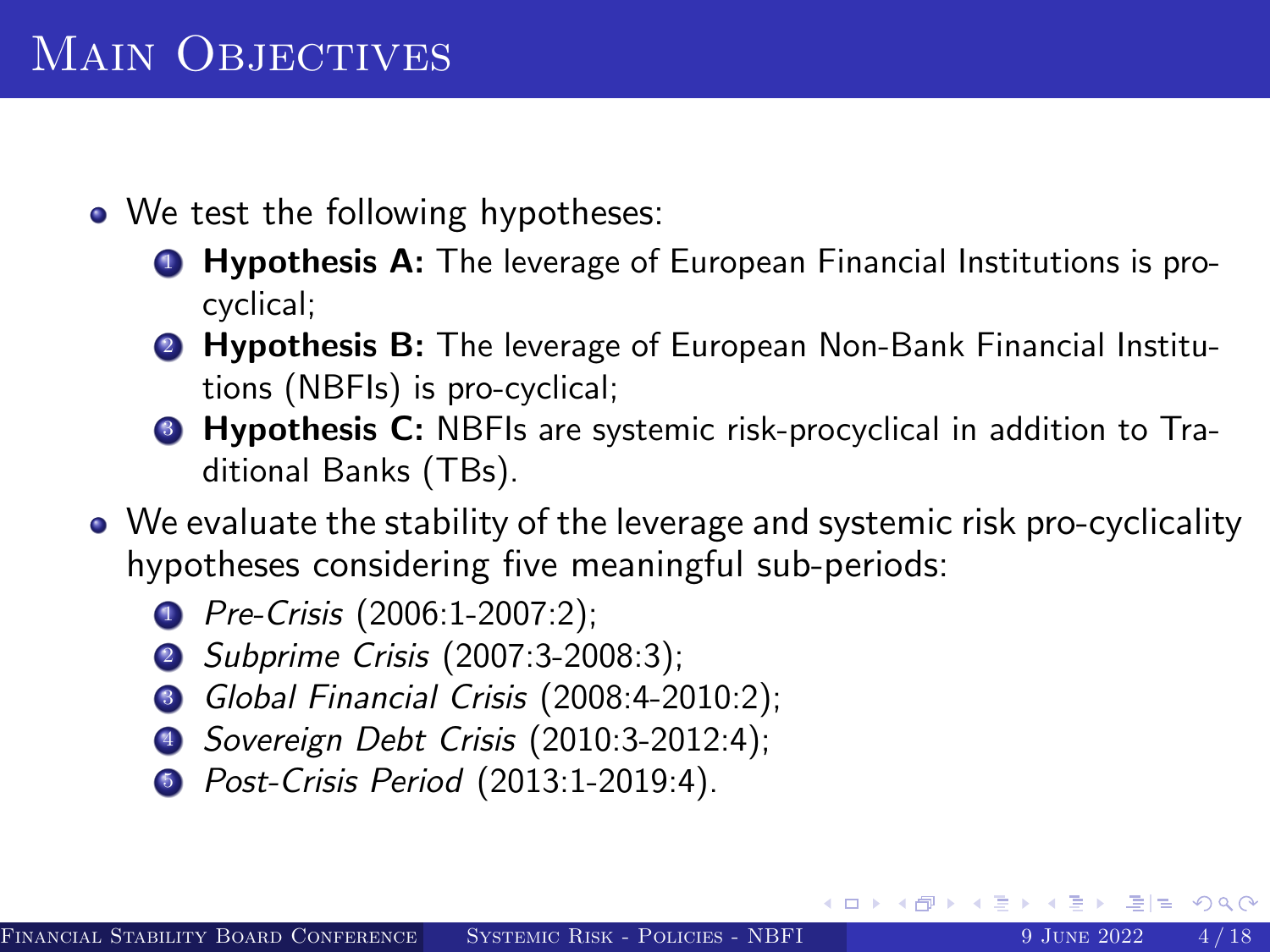- <span id="page-4-0"></span>• We now deal with the following issues:
	- **1** How to identify NBFIs;
	- <sup>2</sup> How to measure leverage pro-cyclicality;
	- **3** How to measure systemic risk pro-cyclicality;
	- <sup>4</sup> How to measure systemic risk: ∆CoVaR, MES, SRISK.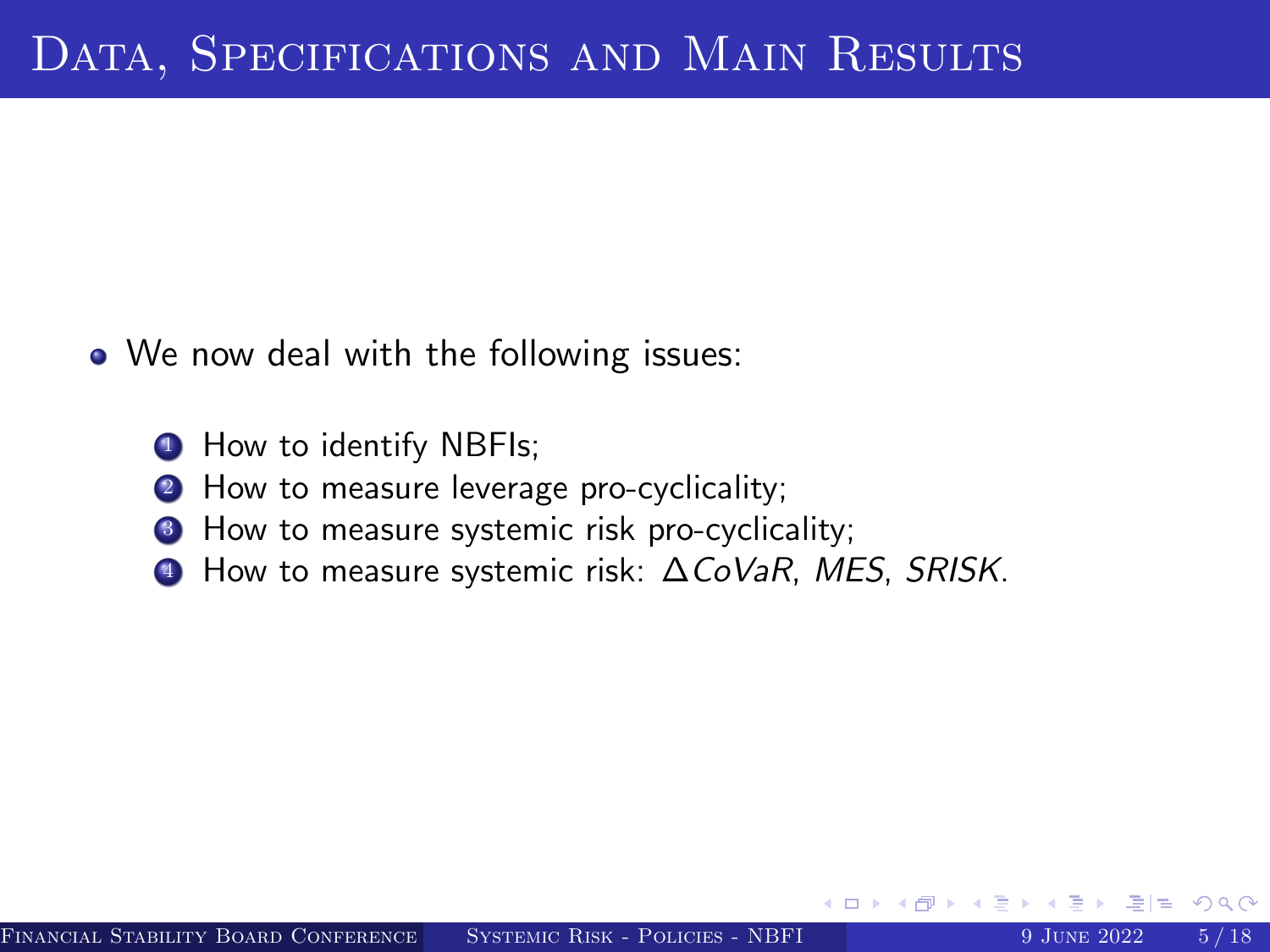- The Financial Stability Board (December, 2021) defines non-bank financial intermediation as a broad measure of all non-bank financial intermediaries (NBFIs), composed of all financial institutions that are not central banks, banks or public financial institutions;
- NBFIs are involved in credit intermediation and have increased potential for posing risks to financial stability through liquidity/maturity transformation and/or leverage;
- NBFIs provide an alternative to bank financing and helps to support real economic activity. However, if such intermediation involves activities typically performed by banks, such as maturity/liquidity transformation and/or the creation of leverage, it can become a source of systemic risk.

 $OQ$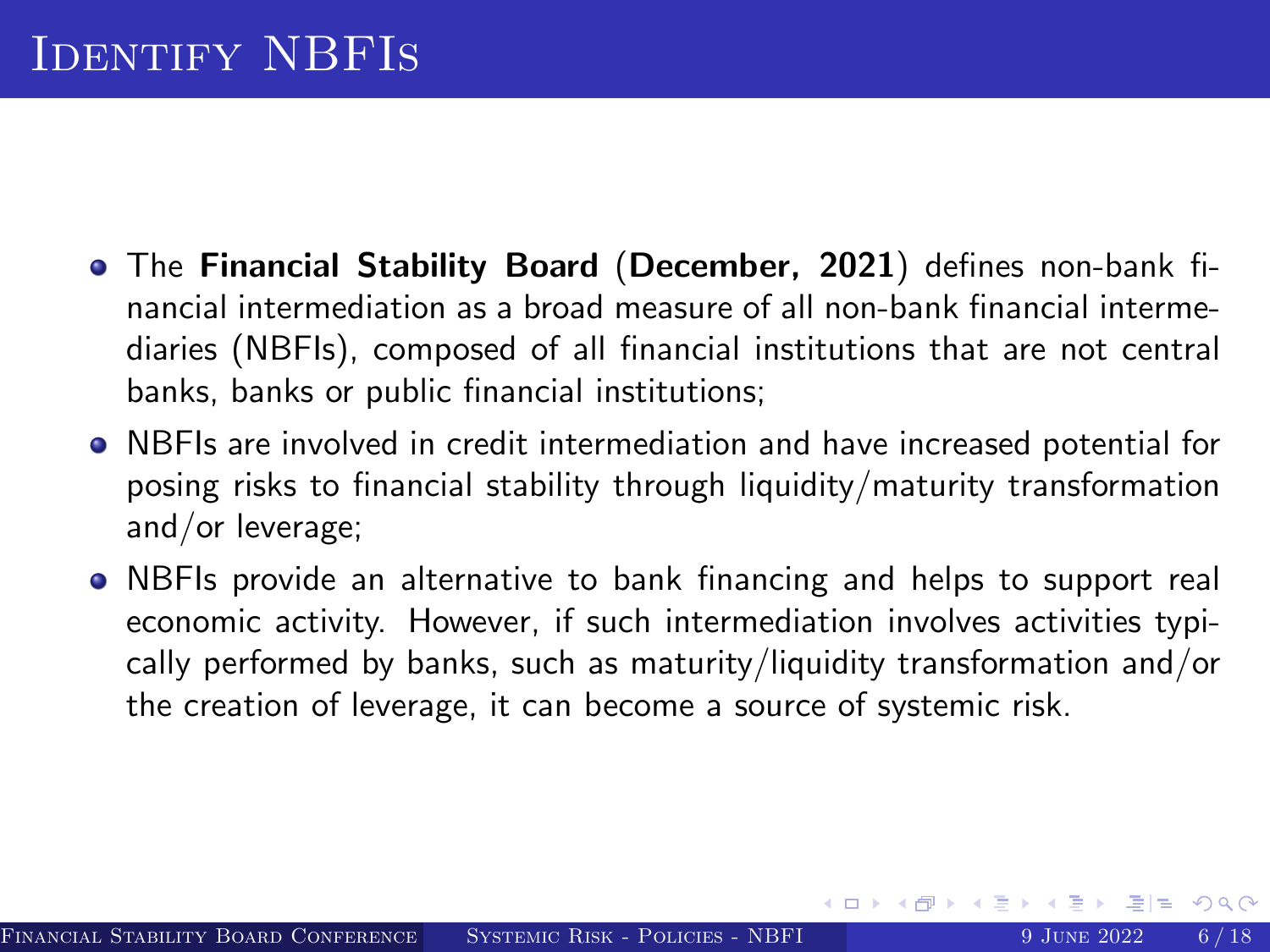- Our data sample: panel of 597 European listed financial institutions between 2005:4 - 2019:4 time period;
- We consider both Traditional Banks (TBs) and those entities fully or partially outside the regular banking system, such as **Finance Services** (FSs), that provides credit or credit guarantees, or performing liquidity and/or maturity transformation without being regulated like a bank;
- We also consider Real Estate Finance Services (REFs), entities involved in the real estate industry which provide real estate leasing investment services and investments. Real estate investment is considered as a "double-edge sword", in that requires intensive financial resources, thus increasing the probability of excessive leverage (Beladi et al.,  $2021$ , p. 1);
- The sample contains 129 TBs, 287 FSs and 181 REFs. The data source is Refinitiv;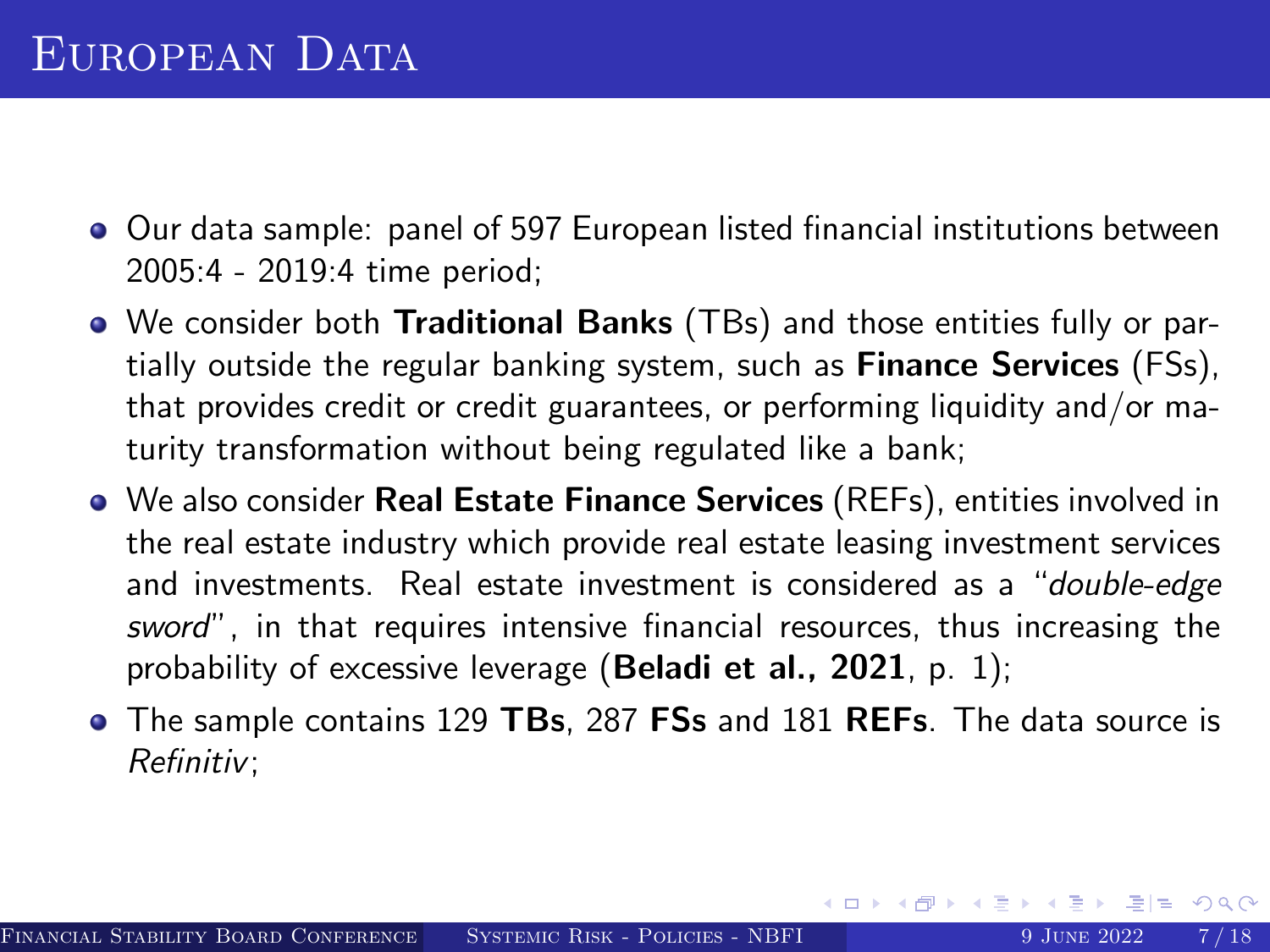### SPECIFICATION: LEVERAGE PRO-CYCLICALITY

$$
\Delta Leverage_{i,t} = \alpha_0 + \beta_1 Leverage_{i,t-1} + \beta_2 \Delta Size_{i,t} +
$$
  
\n
$$
\beta_{3,NBF1} \Delta Size_{i,t} * NBFI +
$$
  
\n
$$
(\text{or } \beta_{3,FS} \Delta Size_{i,t} * FSS_i + \beta_{3,REF} \Delta Size_{i,t} * REFs_i) +
$$
  
\n
$$
+ \sum_{i=1}^{597} Financial institutions_i + \sum_{t=2006:1}^{2019:4} Time_t + \varepsilon_{i,t}
$$
 (1)

- $\bullet$   $\Delta$ Leverage<sub>i,t</sub>: quasi-market leverage (market value of assets over market capitalization) or *accounting leverage* (total asset over total equity) growth;
- $\bullet$   $\Delta Size_{i,t}$ : size (natural logarithm of total assets) growth;
- $\bullet$  Leverage<sub>i,t−1</sub>: leverage level (natural logarithm) in the previous quarter (t-1);
- Financial Institutions and Time: dummies capturing fixed effects for each institution (TBs, FSs, and REFs) and common effects for each quarter, respectively;
- **•** Estimation: full sample and five sub-periods.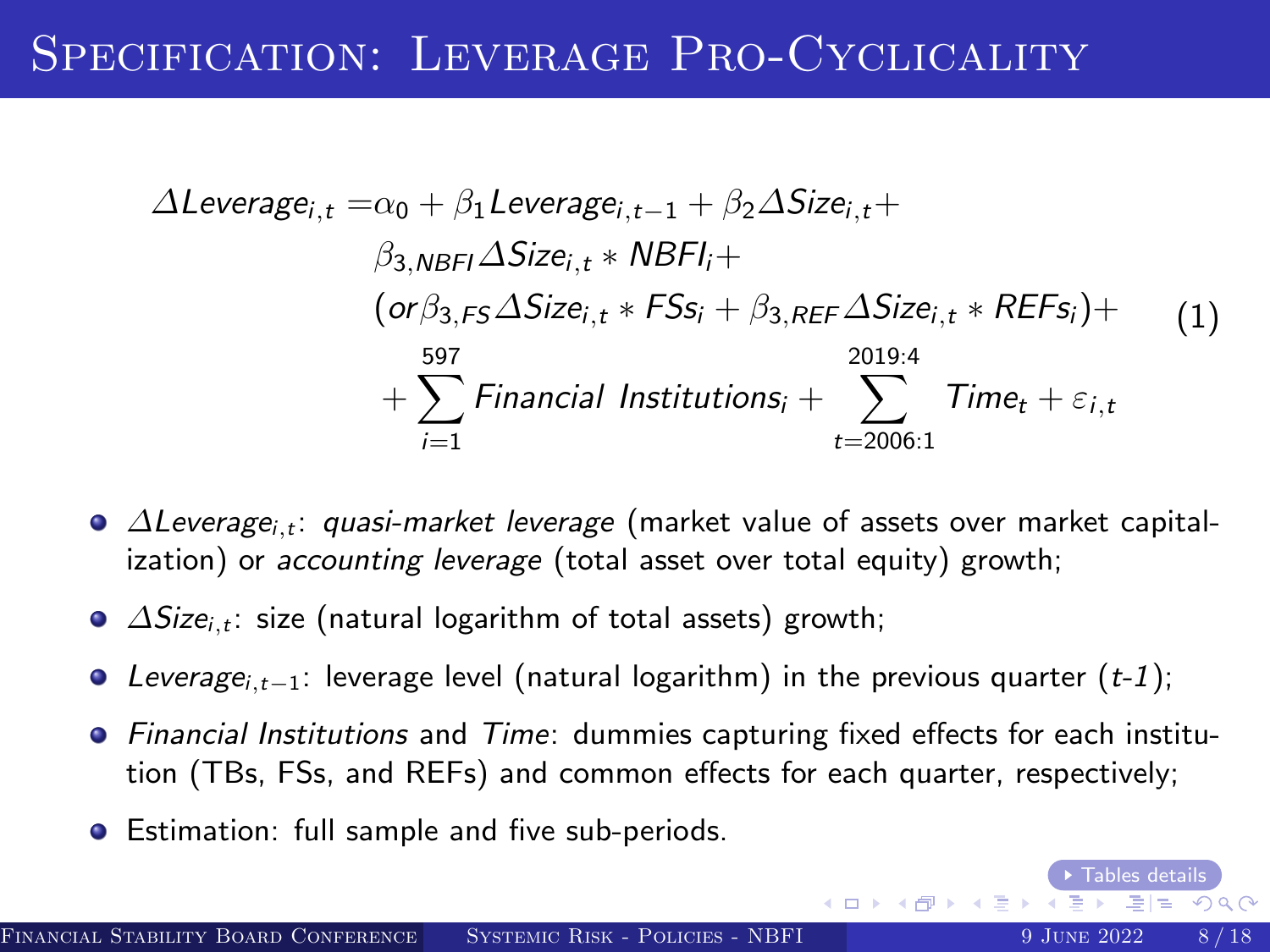## Leverage Pro-Cyclicality: summary of the MAIN RESULTS

#### Table 1: Leverage Pro-Cyclicality: summary of the main results

| <b>Types of Financial Intermediaries</b>       | Dependent variable                           | <b>Full period</b><br>$(2006:1-2019:4)$                            | <b>Pre-Crisis</b><br>$(2006:1-2007:2)$ | <b>Subprime Crisis</b><br>$(2007:3-2008:3)$ | <b>Global Financial Crisis</b><br>$(2008:4-2010:2)$ | Sovereign Debt Crisis<br>$(2010:3-2012:4)$                         | <b>Post-Crisis Period</b><br>$(2013:1-2019:4)$                     |
|------------------------------------------------|----------------------------------------------|--------------------------------------------------------------------|----------------------------------------|---------------------------------------------|-----------------------------------------------------|--------------------------------------------------------------------|--------------------------------------------------------------------|
| <b>Entire Financial System</b>                 | Quasi-Market Leverage<br>Accounting Leverage | <b>YES</b><br><b>YES</b>                                           | <b>YES</b><br><b>YES</b>               | <b>YES</b><br><b>YES</b>                    | <b>YES</b><br><b>YES</b>                            | <b>YES</b><br><b>YES</b>                                           | <b>YES</b><br><b>YES</b>                                           |
| Traditional Banks (TBs)                        | Quasi-Market Leverage<br>Accounting Leverage | <b>YES</b><br>(more than NBFIs)<br><b>YES</b><br>(more than NBFIs) | NO.<br><b>YES</b>                      | <b>YES</b><br><b>YES</b>                    | NO.<br><b>YES</b>                                   | <b>YES</b><br>(more than NBFIs)<br><b>YES</b><br>(more than NBFIs) | <b>YES</b><br>(more than NBFIs)<br><b>YES</b><br>(more than NBFIs) |
| Non Bank Financial Intermediaries<br>(NBFIs)   | Quasi-Market Leverage<br>Accounting Leverage | <b>YES</b><br><b>YES</b>                                           | NO.<br>NO.                             | NO.<br>N <sub>O</sub>                       | NO.<br><b>YES</b>                                   | NO.<br>N <sub>O</sub>                                              | <b>YES</b><br><b>YES</b>                                           |
| Finance Services (FSs)                         | Quasi-Market Leverage                        | <b>YES</b><br>(more than REFs)                                     | N <sub>O</sub>                         | NO.                                         | NO.                                                 | NO.                                                                | <b>YES</b>                                                         |
|                                                | Accounting Leverage                          | <b>YES</b><br>(more than REFs)                                     | N <sub>O</sub>                         | N <sub>O</sub>                              | NO.                                                 | N <sub>O</sub>                                                     | <b>YES</b>                                                         |
| Real Estate Einance Services<br>(REFs)         | Quasi-Market Leverage                        | N <sub>O</sub>                                                     | NO.                                    | N <sub>O</sub>                              | Counter-cyclical                                    | NO <sub>1</sub>                                                    | <b>YES</b><br>(more than FSs)                                      |
|                                                | Accounting Leverage                          | <b>YES</b>                                                         | NO.                                    | NO <sub>1</sub>                             | <b>YES</b>                                          | <b>YES</b>                                                         | <b>YES</b><br>(more than FSs)                                      |
| YES= pro-cyclicality<br>NO= no pro-cyclicality |                                              |                                                                    |                                        |                                             |                                                     |                                                                    |                                                                    |

4日)

 $200$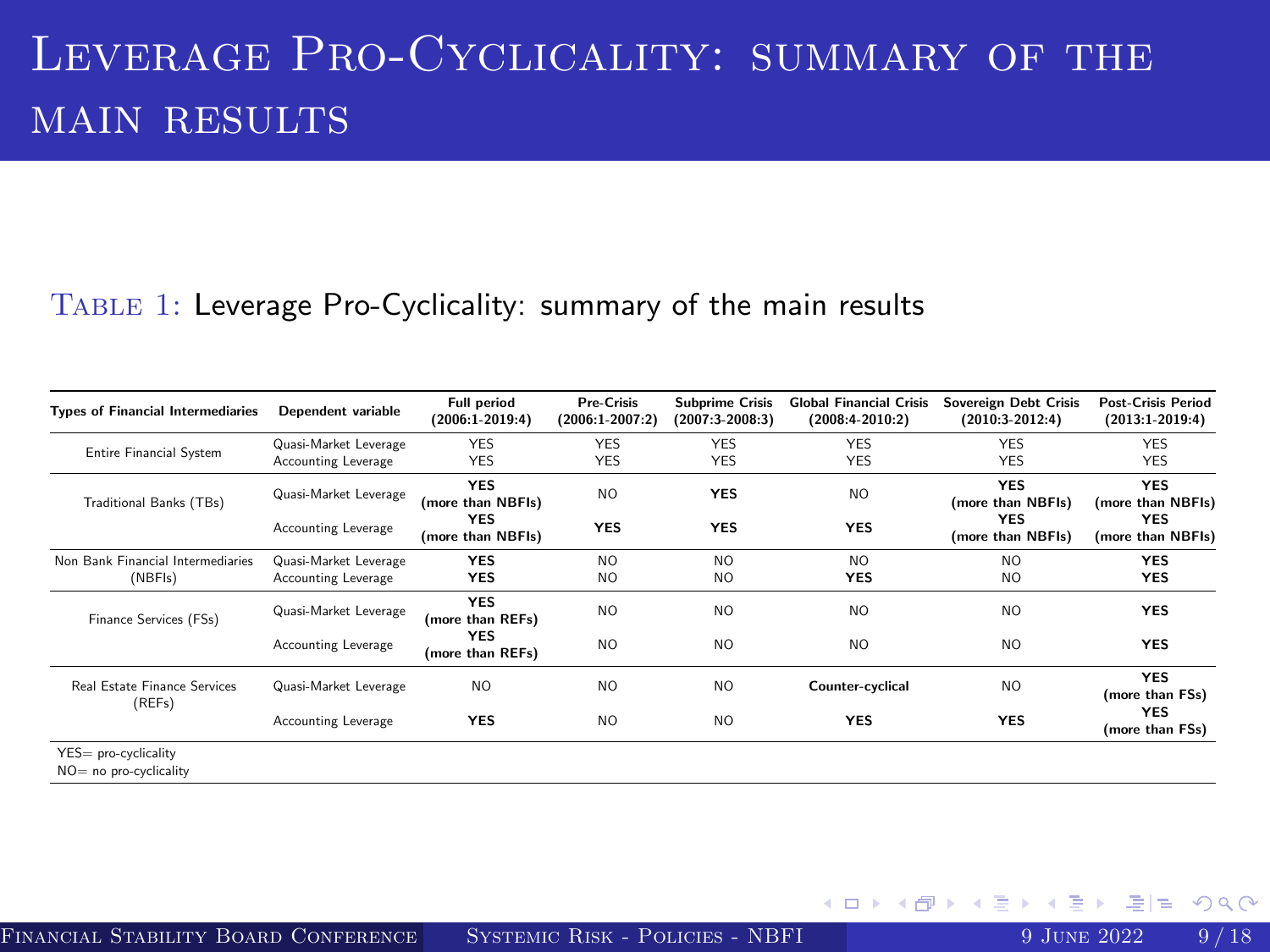### Specification: Systemic Risk Pro-Cyclicality

$$
\Delta Systemic Risk_{i,t} = \alpha_0 + \beta_1 Systemic Risk_{i,t-1} + \beta_2 \Delta Size_{i,t} +
$$
  
\n
$$
\beta_{3,NBF1} \Delta Size_{i,t} * NBF_{i} +
$$
  
\n
$$
(\text{or } \beta_{3,FS} \Delta Size_{i,t} * FSS_i + \beta_{3,REF} \Delta Size_{i,t} * REF_{s}) +
$$
  
\n
$$
+ \sum_{i=1}^{597} Financial institutions_i + \sum_{t=2006:1}^{2019:4} Time_t + \varepsilon_{i,t}
$$

- $\Delta$ Systemic Risk $_{i,t}$ : growth in each systemic risk measure ( $\Delta$ CoVaR, MES, SRISK);
- $\varDelta S$ ize $_{i,t}$ : size (natural logarithm of total assets) growth;
- Systemic Risk<sub>i,t−1</sub>: level (natural logarithm) of each systemic risk measure;
- Financial Institutions and Time: dummies capturing fixed effects for each institution (TBs, FSs, and REFs) and common effects for each quarter, respectively;
- **•** Estimation: full sample and five sub-periods.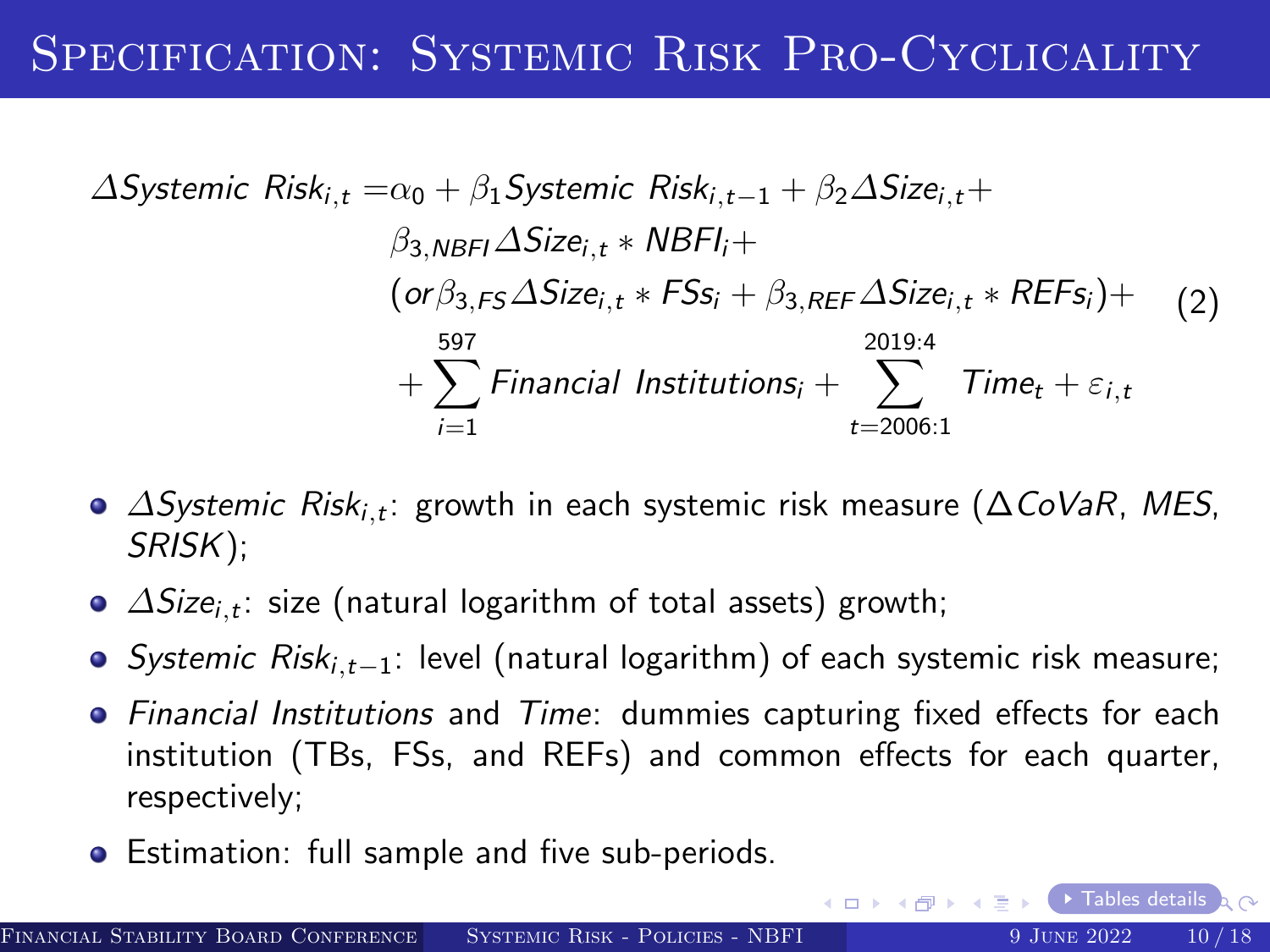## <span id="page-10-0"></span>Systemic Risk Pro-Cyclicality: summary of THE MAIN RESULTS

### Table 2: Systemic Risk Pro-Cyclicality: summary of the main results.

| <b>Types of Financial Intermediaries</b>       | Dependent variable | <b>Full period</b><br>$(2006:1-2019:4)$ | <b>Pre-Crisis</b><br>$(2006:1-2007:2)$ | <b>Subprime Crisis</b><br>(2007:3-2008:3) | <b>Global Financial Crisis</b><br>$(2008:4-2010:2)$ | Sovereign Debt Crisis<br>$(2010:3-2012:4)$ | <b>Post-Crisis Period</b><br>$(2013:1-2019:4)$ |
|------------------------------------------------|--------------------|-----------------------------------------|----------------------------------------|-------------------------------------------|-----------------------------------------------------|--------------------------------------------|------------------------------------------------|
| <b>Entire Financial System</b>                 | ACoVaR             | <b>YES</b>                              | <b>YES</b>                             | <b>YES</b>                                | <b>YES</b>                                          | <b>YES</b>                                 | <b>YES</b>                                     |
|                                                | <b>MES</b>         | <b>YES</b>                              | <b>YES</b>                             | <b>YES</b>                                | <b>YES</b>                                          | <b>YES</b>                                 | <b>YES</b>                                     |
|                                                | <b>SRISK</b>       | <b>YES</b>                              | <b>YES</b>                             | <b>YES</b>                                | <b>YES</b>                                          | <b>YES</b>                                 | <b>YES</b>                                     |
| Traditional Banks (TBs)                        | ACoVaR             | <b>YES</b>                              | YES                                    | <b>YES</b>                                | <b>YES</b>                                          | <b>YES</b>                                 | <b>YES</b>                                     |
|                                                | <b>MES</b>         | <b>YES</b>                              | <b>YES</b>                             | <b>YES</b>                                | <b>YES</b>                                          | <b>YES</b>                                 | <b>YES</b>                                     |
|                                                | <b>SRISK</b>       | <b>YES</b>                              | <b>YES</b>                             | N <sub>O</sub>                            | N <sub>O</sub>                                      | <b>YES</b>                                 | <b>YES</b>                                     |
| Non Bank Financial Intermediaries<br>(NBFIs)   | ACoVaR             | N <sub>O</sub>                          | N <sub>O</sub>                         | N <sub>O</sub>                            | N <sub>O</sub>                                      | <b>YES</b>                                 | N <sub>O</sub>                                 |
|                                                | <b>MES</b>         | YES                                     | <b>YES</b>                             | N <sub>O</sub>                            | N <sub>O</sub>                                      | NO.                                        | <b>YES</b>                                     |
|                                                | <b>SRISK</b>       | <b>YES</b>                              | N <sub>O</sub>                         | N <sub>O</sub>                            | <b>YES</b>                                          | NO.                                        | N <sub>O</sub>                                 |
| Finance Services (FSs)                         | ACoVaR             | N <sub>O</sub>                          | N <sub>O</sub>                         | N <sub>O</sub>                            | N <sub>O</sub>                                      | <b>YES</b><br>(in addition to TBs)         | N <sub>O</sub>                                 |
|                                                | <b>MES</b>         | <b>YES</b><br>(in addition to TBs)      | <b>YES</b><br>(in addition to TBs)     | N <sub>O</sub>                            | N <sub>O</sub>                                      | NO.                                        | N <sub>O</sub>                                 |
|                                                | <b>SRISK</b>       | N <sub>O</sub>                          | N <sub>O</sub>                         | N <sub>O</sub>                            | <b>YES</b><br>(in addition to TBs)                  | NO.                                        | N <sub>O</sub>                                 |
| Real Estate Finance Services<br>(REFs)         | ACoVaR             | N <sub>O</sub>                          | NO.                                    | N <sub>O</sub>                            | N <sub>O</sub>                                      | <b>YES</b><br>(in addition to TBs)         | <b>YES</b><br>(in addition to TBs)             |
|                                                | <b>MES</b>         | N <sub>O</sub>                          | <b>YES</b><br>(in addition to TBs)     | N <sub>O</sub>                            | N <sub>O</sub>                                      | NO.                                        | <b>YES</b><br>(in addition to TBs)             |
|                                                | <b>SRISK</b>       | <b>YES</b><br>(in addition to TBs)      | NO.                                    | N <sub>O</sub>                            | N <sub>O</sub>                                      | NO.                                        | N <sub>O</sub>                                 |
| YES= pro-cyclicality<br>NO= no pro-cyclicality |                    |                                         |                                        |                                           |                                                     |                                            |                                                |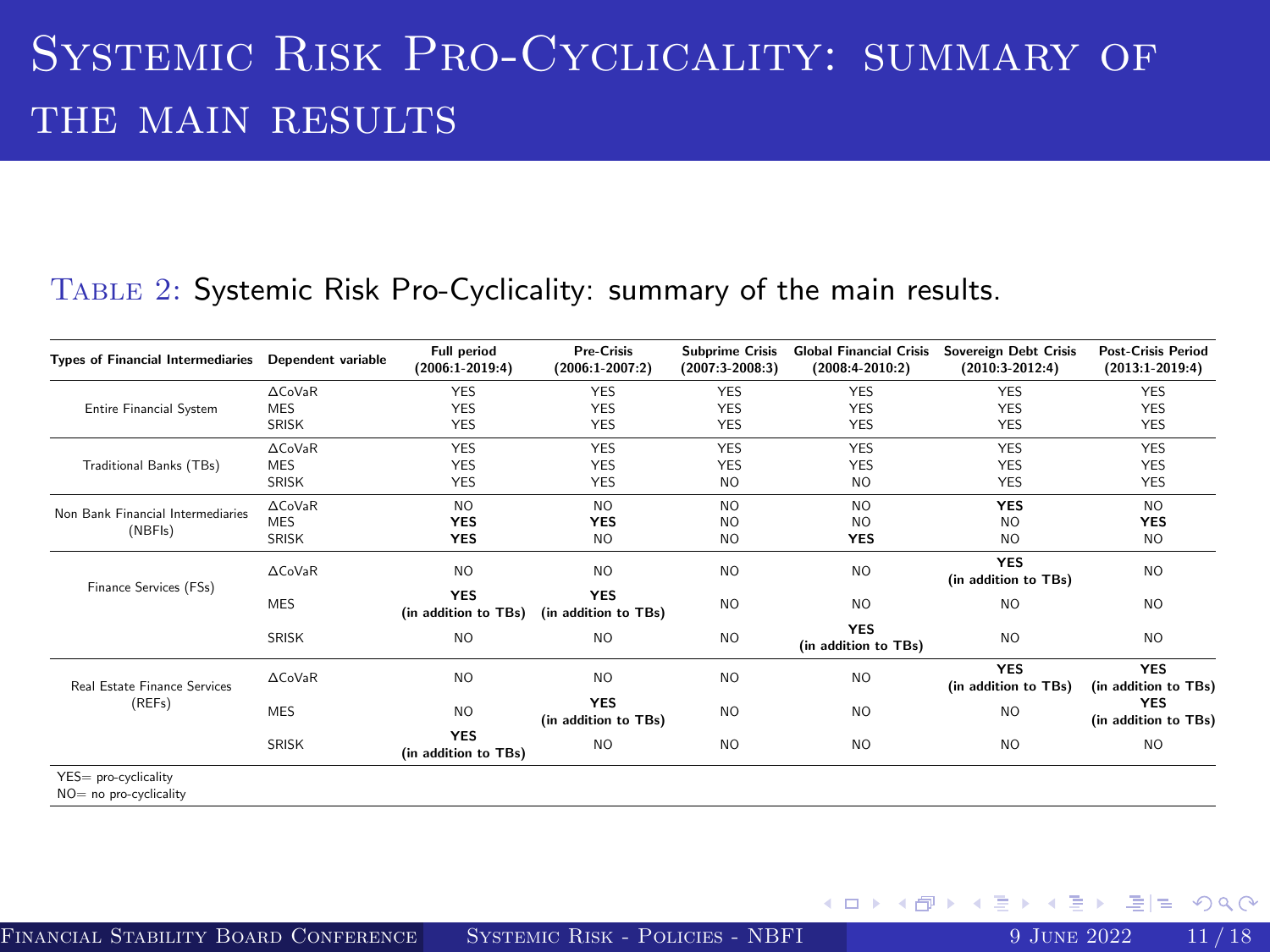<span id="page-11-0"></span>• We undertake robustness checks of our findings:

- <sup>1</sup> We implement the Hansen (1999) model to study potential asymmetric effects in the level of leverage;
- 2 We replicate our analyses after excluding financial institutions belonging to Portugal, Ireland, Italy, Greece, and Spain (PIIGS) countries;
- <sup>3</sup> We validate the relevance of explanatory variables to alternative systemic risk measure with Bonferroni adjusted p-value (Bonferroni, 1936);
- <sup>4</sup> We test for causality relationship between assets growth, leverage and systemic risk measures via an extensive Granger causality in heterogeneous panels analysis (Dumitrescu & Hurlin, 2012).

 $\overline{\phantom{a}}$  Tables details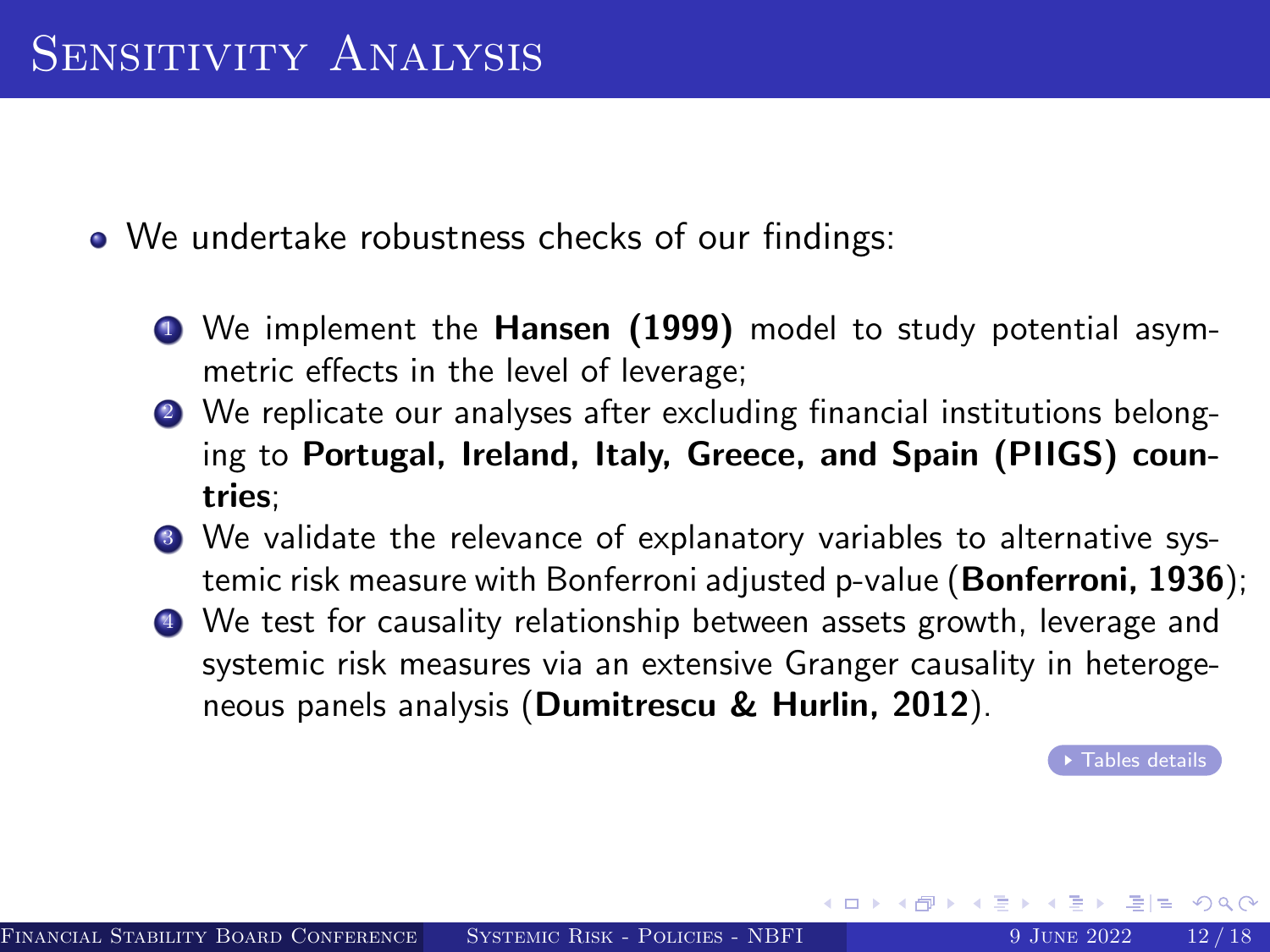- <span id="page-12-0"></span>Overall, we find strong evidence of leverage and systemic risk procyclicality;
- NBFIs is pro-cyclical in periods of stress and contribute significantly to systemic risk;
- Starting from the Global Financial Crisis, excessive leverage leads to severe threats for the financial stability;
- To ameliorate financial stability risks, there is a need to carefully monitor:
	- $\bullet$  bank-like activities involving maturity and/or liquidity transformation and leverage, and their interconnections with the banking system;
	- non-bank financial entities involved in credit intermediation process which may be less likely (or be seen to be less likely) to have appropriate control in place, leading to potential risks within the financial system.

重目 の女の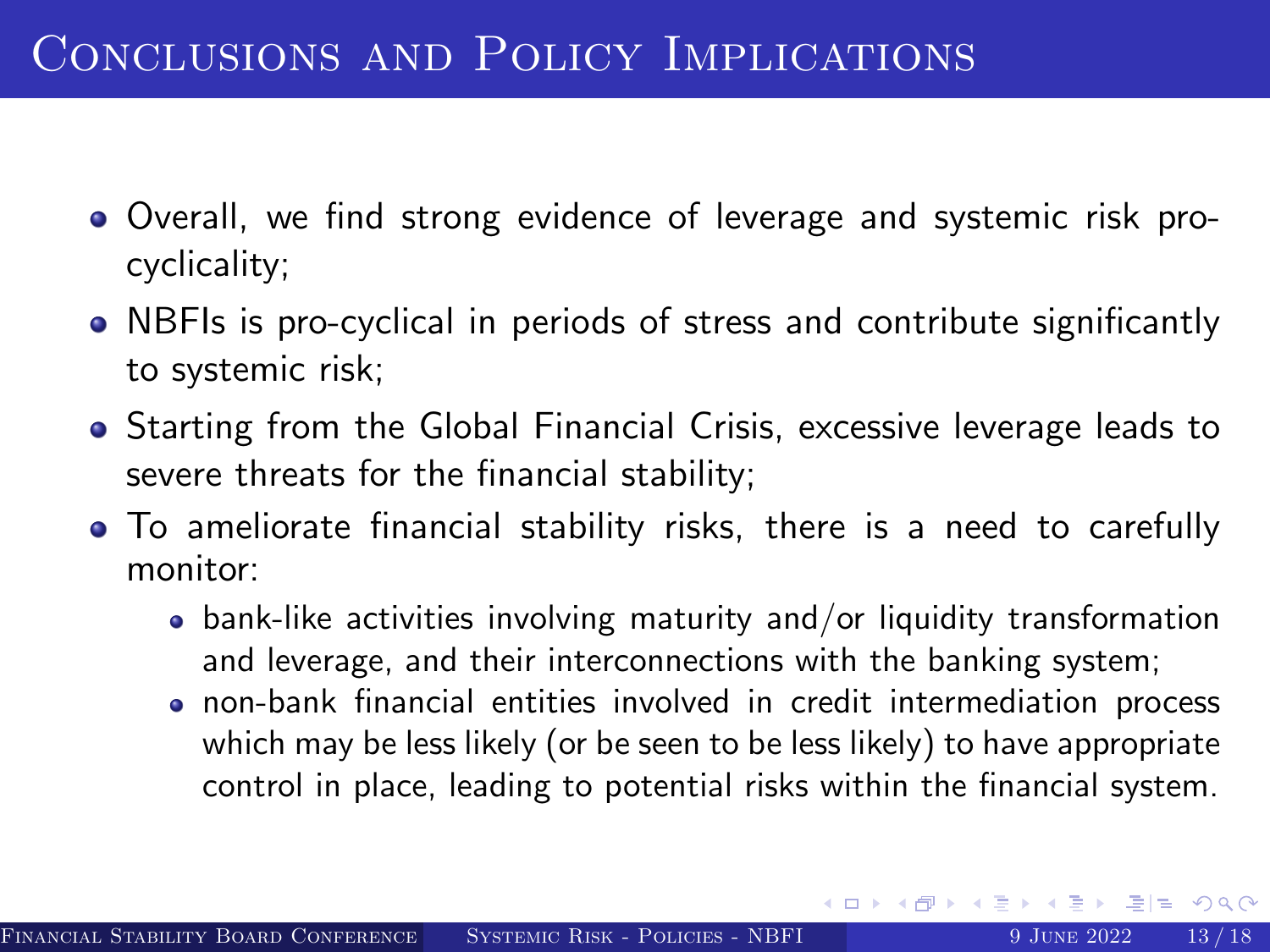- <span id="page-13-0"></span>• We are also investigating whether the Intermediary Capital Ratio  $(\eta)$ of a financial institution may be considered a counter-cyclical driver of systemic risk;
- $\bullet$  Define  $\eta$ , as proxy of an intermediaries's net worth, as He et al. (2017):

$$
\eta_{i,t} = \frac{Mkt \; Equity_{i,t}}{(Mkt \; Equity_{i,t} + Book \; Debt_{i,t})}
$$
(3)

An interesting question to address is: do NBFIs intermediary net capital ratio differ from traditional banks? (Some first evidence is below.)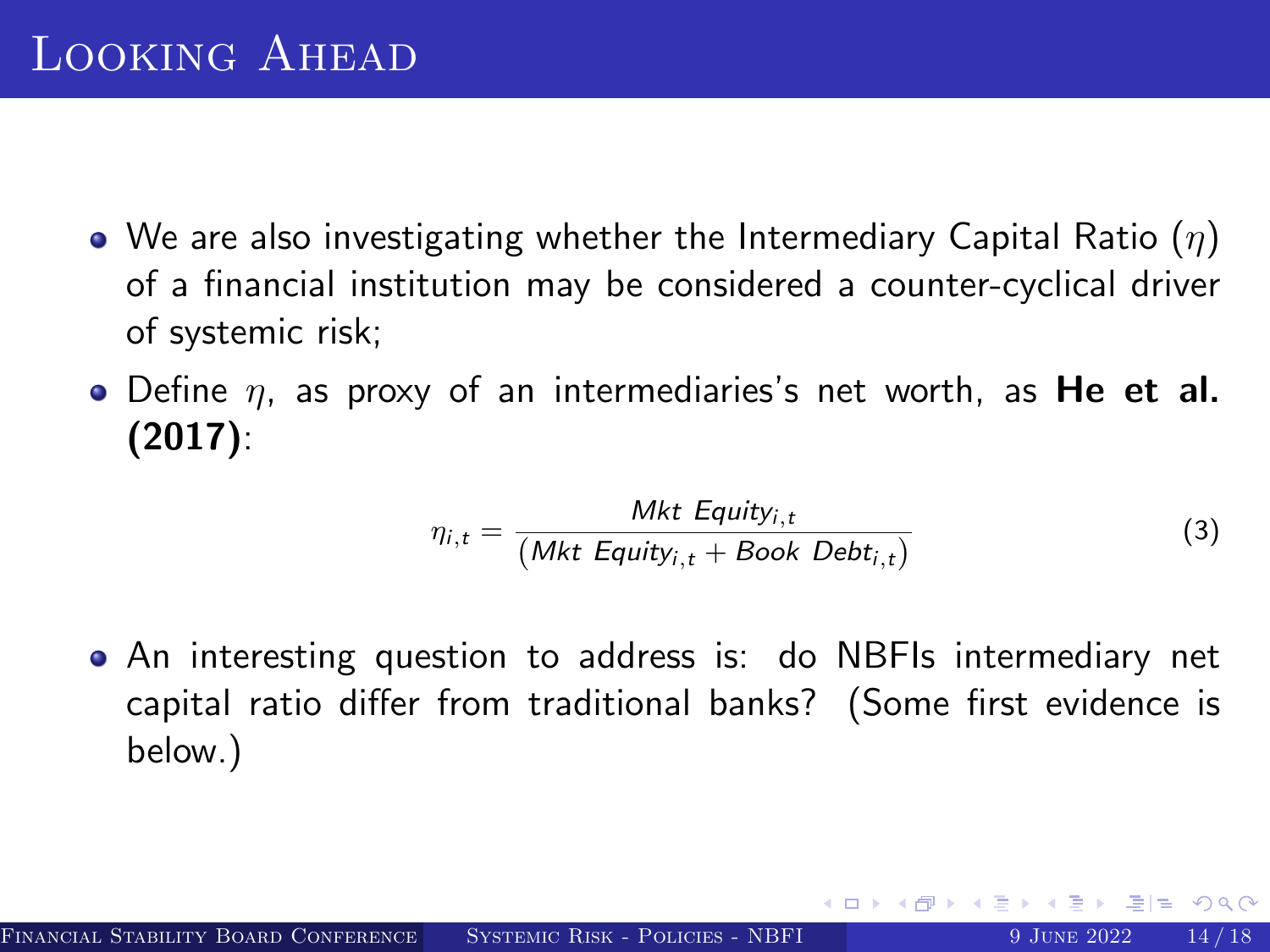### Looking Ahead

FIGURE 1: Systemic Risk ( $\Delta \text{CoVaR}$ ) and Intermediary Capital Ratio ( $\eta$ ).



FINANCIAL STABILITY BOARD CONFERENCE (BASYSTEMIC RISK - POLICIES - NBFI 9 JUNE 2022 15/18

 $090$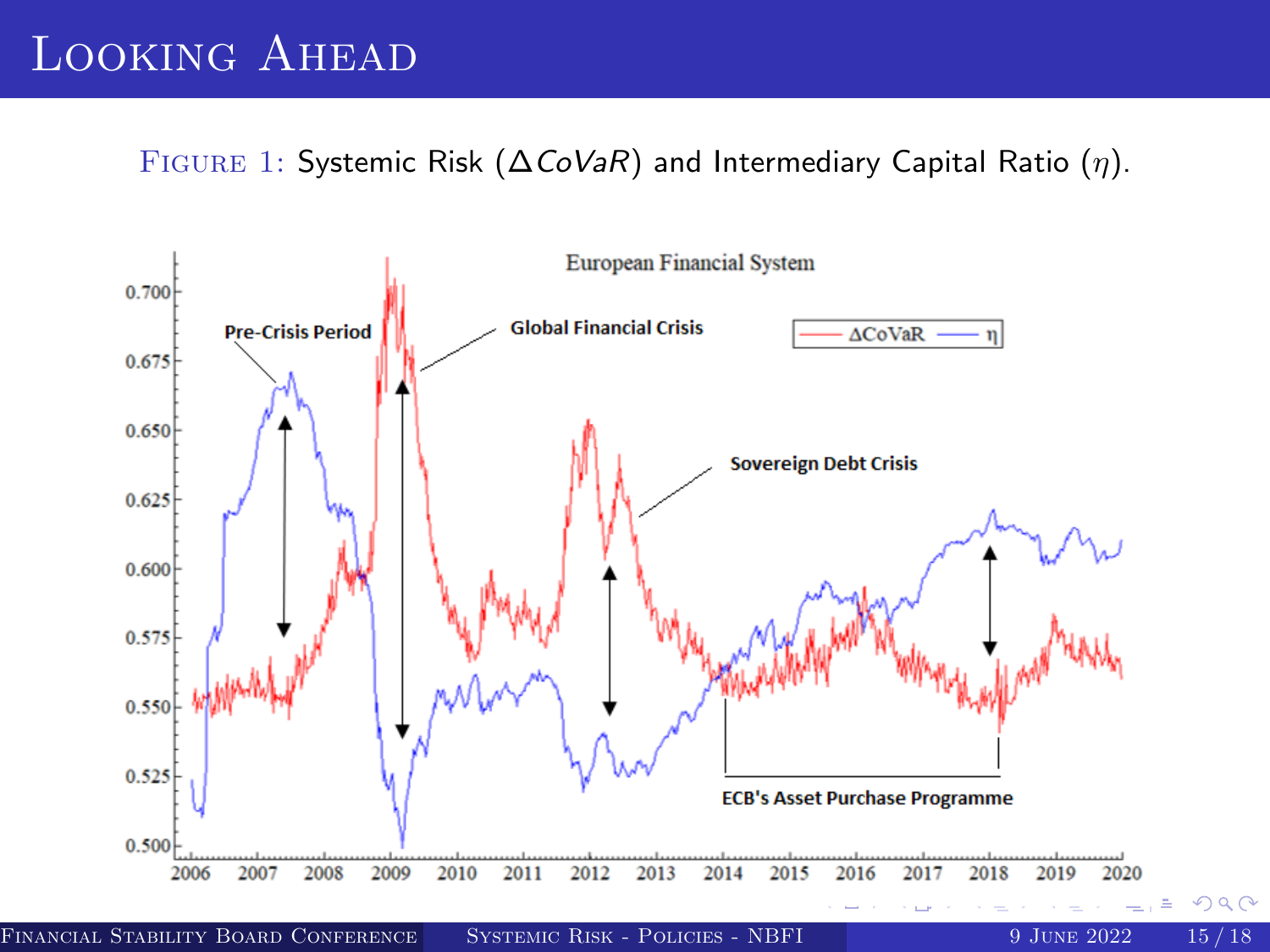### Looking Ahead

FIGURE 2: Systemic Risk ( $\Delta$ CoVaR) and Intermediary Capital Ratio ( $\eta$ ) across financial intermediaries.



FINANCIAL STABILITY BOARD CONFERENCE (BAYES BUSINESS SCHOOL) STABING AND SUINE 2022 16/18

つくへ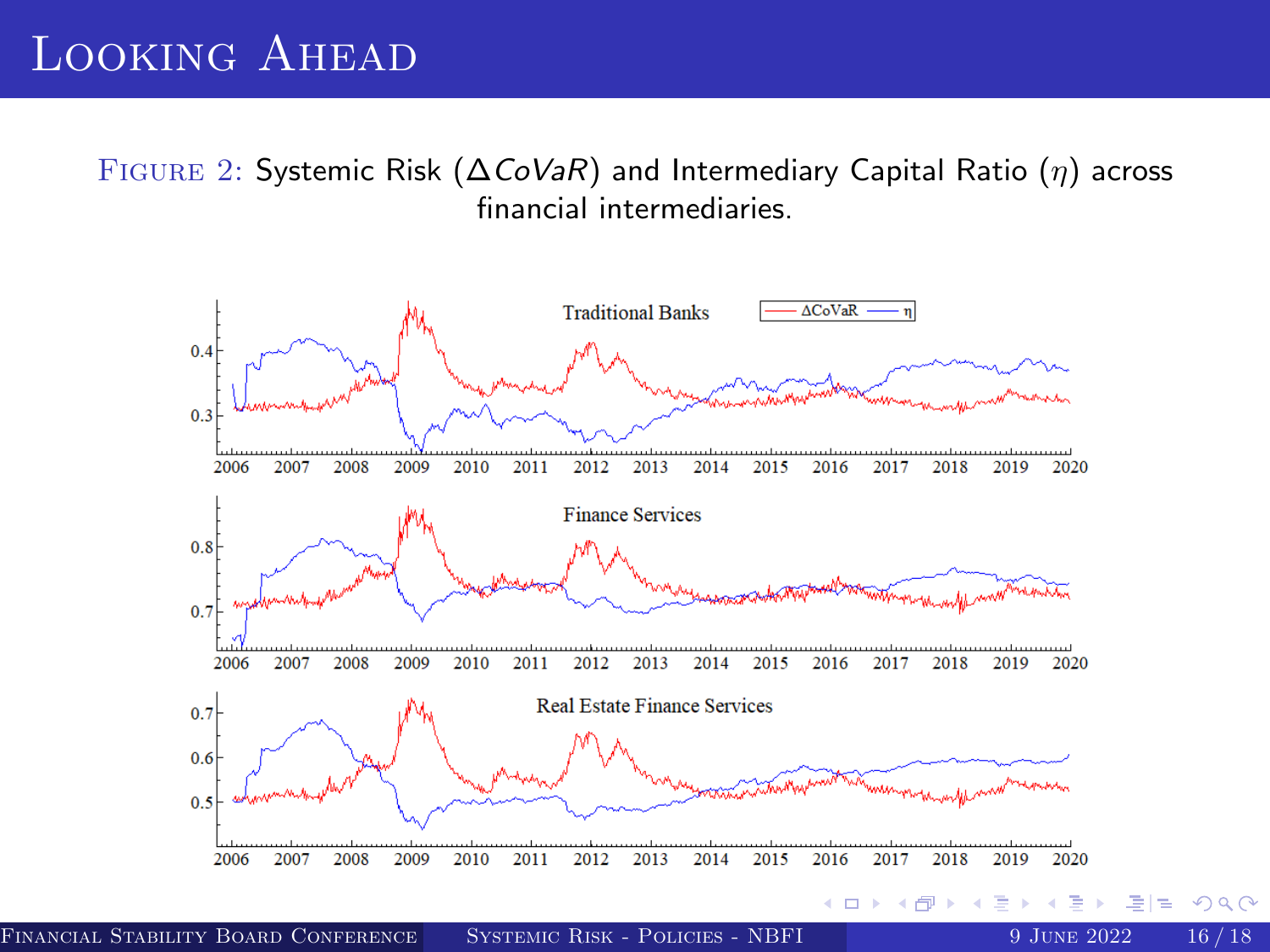### Looking Ahead: Summary of the Results

- When the intermediaries's net worth falls, their risk-bearing capacity is impaired and they require higher compensation to take on risk;
- $\eta_{i,t} > \Delta \text{CoVaR}_{i,t}$  during tranquil market periods such as Pre-Crisis (2006:1-2007:2) and Post-Crisis Period (2013:1-2019:4);
- $\eta_{i,t} < \Delta \text{CoVaR}_{i,t}$  during financial market turmoil such as Subprime Crisis (2007:3-2008:3), Global Financial Crisis (2008:4-2010:2), and Sovereign Debt Crisis (2010:3-2012:4);
- A similar trend for  $\eta_{i,t}$  is evident for TBs and REFs, while for FSs is slightly different in particular during the ECB's Asset Purchase Programme;
- These differences may depend on the different balance sheet structures and composition.